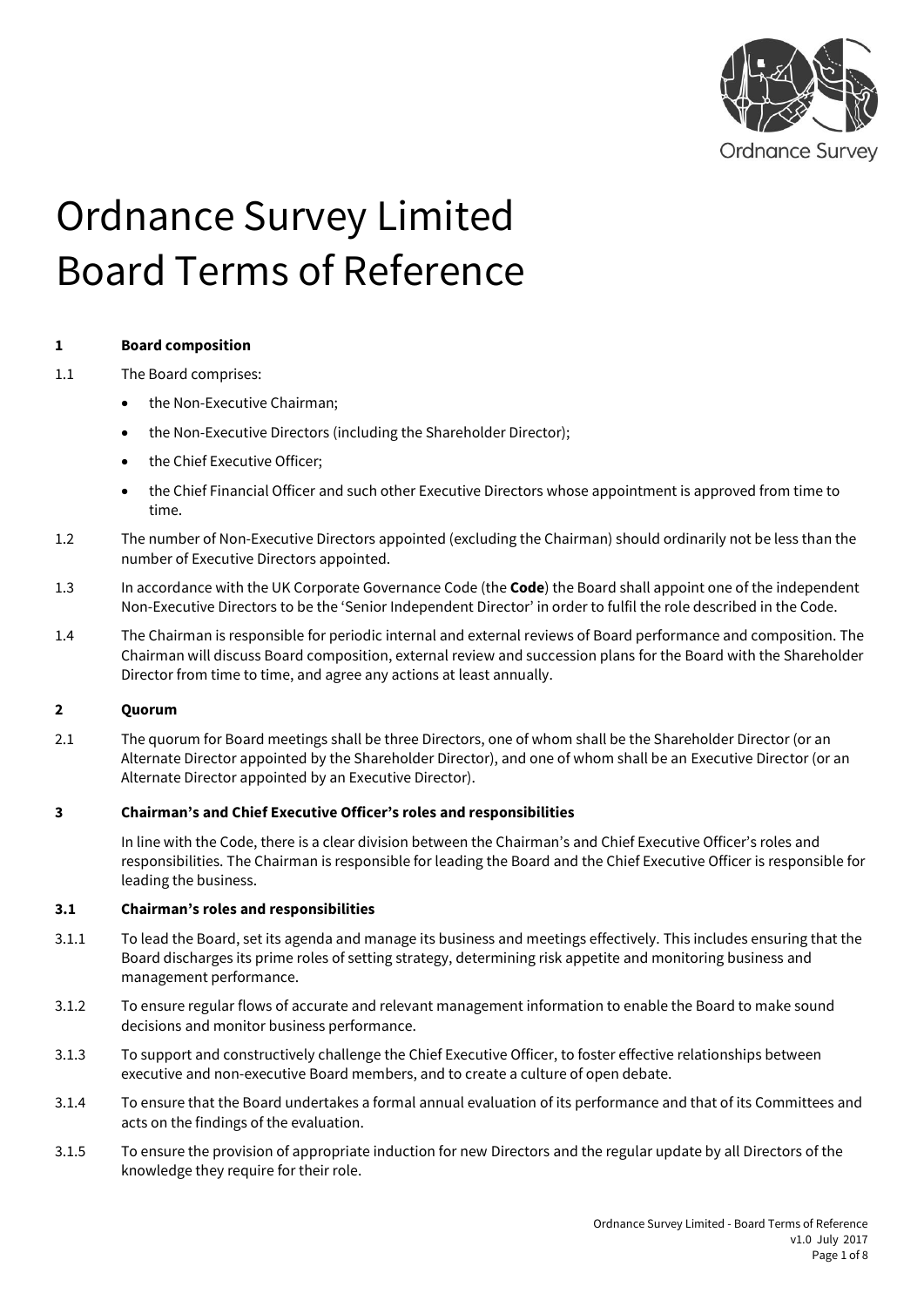- 3.1.6 To ensure, with the support of the Nominations Committee, effective Board succession planning and to take the lead on the search process for new Directors (except for the appointment of successors to the roles of Chairman, Chief Executive Officer, and Shareholder Director are "Shareholder Appointments" and reserved to the Shareholder under the Shareholder Framework Document (the '**SFD**')).
- 3.1.7 To ensure that the Company maintains effective communications with its Shareholder and that the Board understands the views of its Shareholder and other key stakeholders.

## **3.2 Chief Executive Officer**

- 3.2.1 To constitute and lead the Executive Committee in developing business strategy, medium term plans and annual budgets for Board approval and in delivering against them.
- 3.2.2 To run the business, supported by executive management, on a day to day basis and ensure that appropriate risk management systems and internal controls are in place.
- 3.2.3 To report to the Board on the performance of the business and keep it advised on a continuing basis of any significant developments or potential impacts.
- 3.2.4 To develop an effective relationship with the Chairman and to make the best use of the knowledge and experience of non-executive Board members.
- 3.2.5 To develop, communicate and instil throughout the business a shared purpose, culture and set of business values.
- 3.2.6 To build and maintain, through management development and succession planning, an effective executive management team.
- 3.2.7 To maintain in person and in conjunction with the Chief Financial Officer an effective dialogue with the Shareholder on the performance and strategy of the Company.

#### **4 Role and responsibilities of the Senior Independent Director ('SID')**

#### **4.1 Board relationships**

- 4.1.1 Gain a comprehensive overview of the work of the Board, ideally through service on each of the three main Board Committees (Nominations Committee, Remuneration Committee and OSARC).
- 4.1.2 Develop good working relationships with both executive and non-executive Board members and maintain an awareness of any issues or concerns.
- 4.1.3 Provide a sounding board for the Chairman on all Board matters.
- 4.1.4 Act as a focal point for communications with the Non-Executive Directors should Board or business circumstances require this.
- 4.1.5 Work to maintain effective Board relationships and act as an intermediary for other Board members if required.

#### **4.2 Evaluation and succession of the Chairman**

- 4.2.1 Notwithstanding the Code, the Shareholder shall retain responsibility for conducting overall evaluation and review of the Chairman's performance. In conducting such evaluation and review the Shareholder shall take into account appraisal of the Chairman's performance as co-ordinated by the SID in accordance with the Code.
- 4.2.2 Accordingly the SID shall lead the Non-Executive Directors in the annual performance evaluation of the Chairman, taking account of the views of the Executive Directors. The SID shall hold a meeting of the Non-Executive Directors at least annually for the purpose of this evaluation and provide feedback to the Chairman on the outcome of the process.

#### **4.3 Engagement with Shareholder and regulators**

4.3.1 Notwithstanding the appointment and role of the Shareholder Director, the SID shall keep abreast of Shareholder and regulatory issues and sentiment in order to maintain a balanced understanding of their concerns and attend meetings with the Shareholder and regulators if required.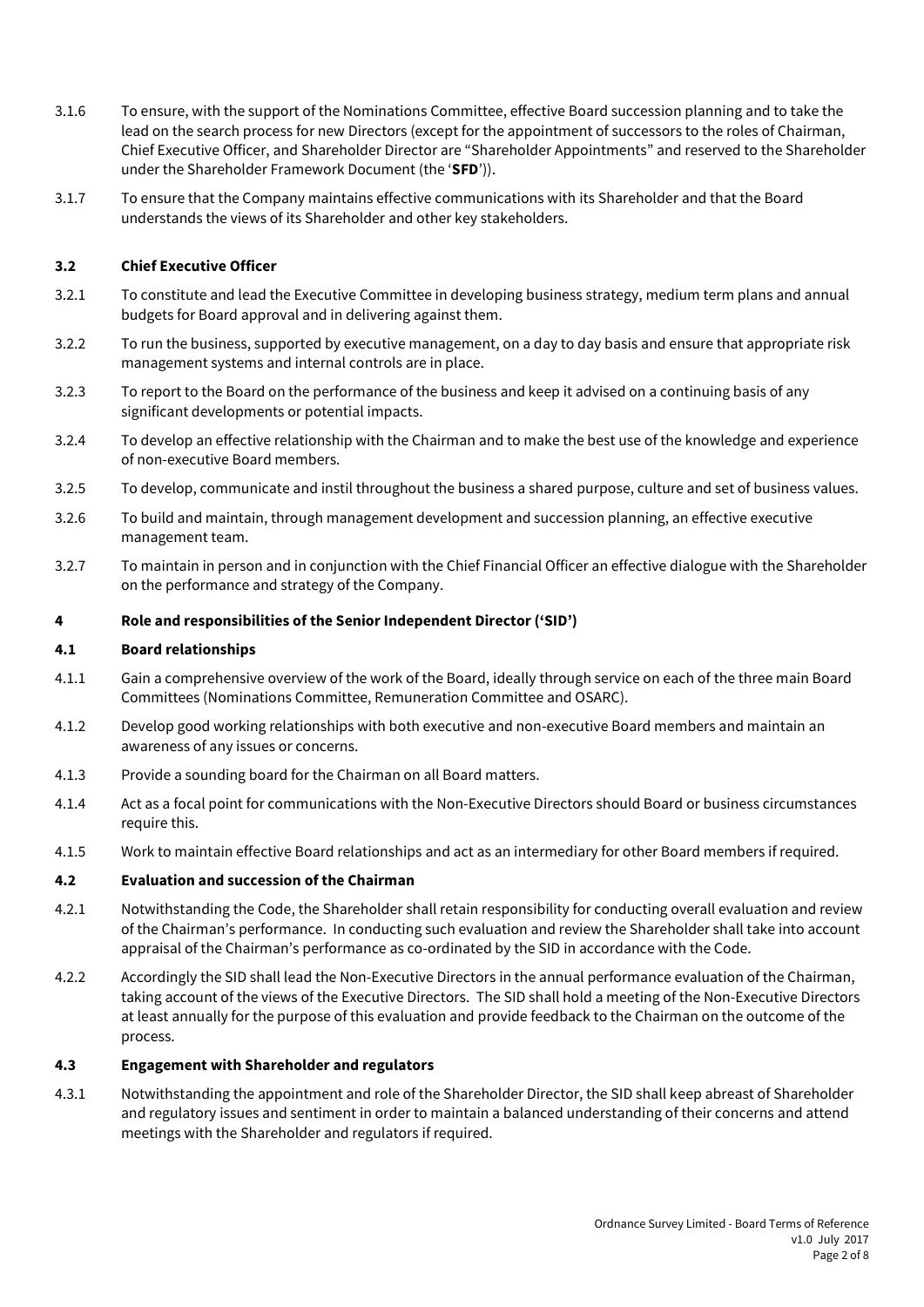4.3.2 Be available to and engage with the Shareholder if they have concerns which contact through the usual channels (i.e. with the Shareholder Director, Chairman or Chief Executive Officer) has failed to resolve or for which such contact is inappropriate. Ensure that any such concerns are shared with and understood by the Board.

# **5 Role of the Shareholder Director**

In accordance with 2.2 of the SFD the Shareholder Director is appointed on behalf of the Shareholder as a Non-Executive Director. Whilst the Shareholder Director has the same responsibilities in relation to the Company under the Companies Act and the Articles as all other Directors, the Shareholder Director shall carry out the following specific functions:

- 5.1 liaise with the Shareholder and provide advice in relation to the Company's performance and any Shareholder Reserved Matters; and
- 5.2 provide advice to the Board to ensure that they have all the necessary information concerning HM Government objectives insofar as they may impact or relate to Ordnance Survey.

# **6 Role and responsibilities of the Board**

- 6.1 The role of the Board shall be to run the Company as provided by the SFD, and in particular to deliver the Strategic Objectives and the overarching Government Objectives. Detailed responsibilities of the Board (as varied from time to time) shall include:
- 6.1.1 the development, updating and approval of the annual budget;
- 6.1.2 the development and updating of the Strategic Plan (as per 2.4.3 of the SFD) subject to Shareholder approval;
- 6.1.3 to provide entrepreneurial leadership of the Company within a framework of prudent and effective controls which enables risk to be assessed and managed;
- 6.1.4 to ensure the financial and human resources are in place for the Company to meet its Strategic Objectives;
- 6.1.5 to review management performance;
- 6.1.6 to set the Company's values and standards and ensure that its obligations to the Shareholder and other stakeholders are understood and met;
- 6.1.7 as required, to fully co-operate with the requests of all relevant Parliamentary committees for scrutiny, requests from the Parliamentary Commissioner for Administration and otherwise to assist the Shareholder and UKGI in answering questions about the Company; and
- 6.1.8 all such other things which the Board considers ancillary or conducive to the attainment or fulfilment by the Company of its objectives.

For the avoidance of doubt and subject to the Directors' statutory, common law and fiduciary duties, the Board's obligations in this regard are to the Shareholder alone, and not, for instance, to individual departments across Government.

# **7 Schedule of matters reserved for Board decision**

In accordance with the Code and the SFD the Board has adopted a formal schedule of matters reserved for its decision. The Board delegates all decision making on and management of the business to the Chief Executive Officer with the exception of the matters set out below which are reserved for Board decision:

- 7.1 All matters identified in the SFD as Shareholder Reserved Matters, which require agreement by the Board and subsequent Shareholder approval, namely:
	- Agreement or amendment of the Strategic Plan, including the Strategic Objectives;
	- changes to the approved capital structure and financial framework, including the Directors' Remuneration Framework;
	- the appointment of any external auditor (meaning external auditor of Ordnance Survey Limited to carry out the audit under the requirements of the Companies Act 2006 or as updated from time to time); and
	- Acquisitions, disposals and joint ventures of a value greater than 15% of the Company's net assets at the relevant time.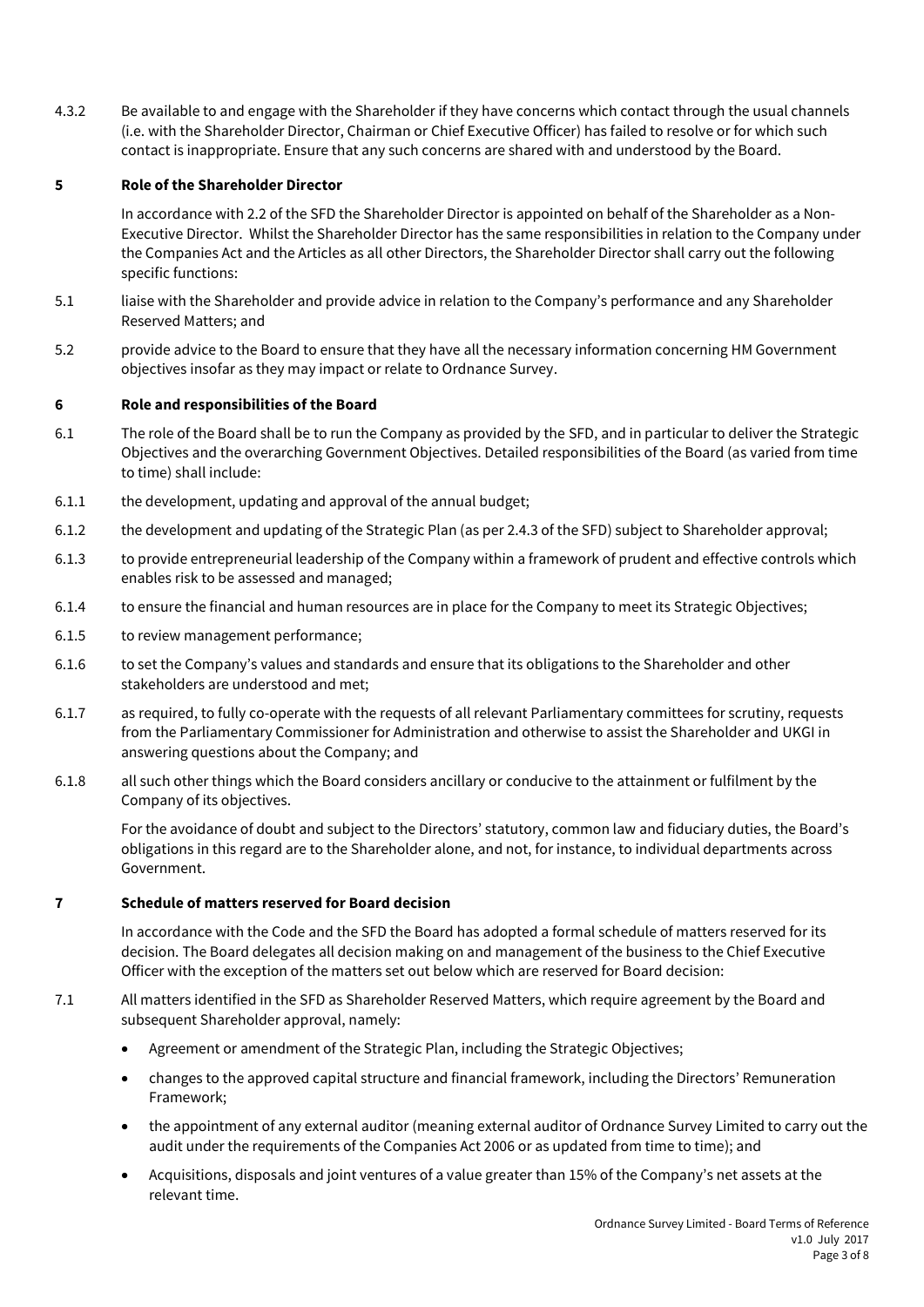7.2 All matters identified in **Annex A** below as being reserved for Board decision.

# **8 Board committees**

- 8.1 The Board will constitute Audit and Risk, Nomination, Remuneration and Pension committees.
- 8.2 The membership and terms of reference of each committee shall be determined by the Board and reviewed by the Board, on at least an annual basis, except that the Shareholder Director may always be a member of the Audit and Risk, Remuneration and Nomination committees.
- 8.3 The Audit and Risk Committee is responsible for oversight of audit and risk management in accordance with its terms of reference and paragraph 3.7 of the SFD.
- 8.4 The Nominations Committee is responsible for leading the appointment process for each of the Board members and for making recommendations to the Board, including in relation to the terms of service or appointment of Board members, except in respect of the Shareholder Appointments identified in paragraph 2.1 of the SFD. Whilst the Shareholder has sole responsibility for the Shareholder Appointments, the Shareholder will engage with and involve the Nominations Committee in any process relating to a Shareholder Appointment where appropriate.
- 8.5 The Nominations Committee terms of reference shall provide for the SID to be identified and nominated with responsibility for reporting to the Chairman in relation to Nomination Committee recommendations where the Chairman is not a member of the Nominations Committee.
- 8.6 The Remuneration Committee approves the remuneration and incentives of the Executive Directors in accordance with its terms of reference, certain terms set out in a separate document agreed with the Shareholder, and the Remuneration Framework as at Schedule 1 of the SFD.
- 8.7 The Board shall determine the remuneration of Non-Executive Directors in accordance with policy and guidance on remuneration of Non-Executive Directors set by HM Treasury and/or the Cabinet Office and shall constitute a subcommittee for this purpose comprising the Chairman, the Shareholder Director and the Chief Executive Officer, which shall consult with the Shareholder where possible. Notwithstanding the previous sentence, the remuneration of the Chairman and the Shareholder Director, if any, shall be determined by the Shareholder on their respective appointments and thereafter from time to time as agreed.
- 8.8 The Pensions Committee is responsible for providing monitoring and oversight in relation to pensions and life cover.

# **9 Directors' induction programme**

9.1 Providing a comprehensive induction programme for new Directors is essential in order to assist them to become effective in their role as quickly as possible. An outline of the main programme with an indication of the topics covered is provided in the Directors' Induction Programme Handbook, a copy of which will be provided for all new Directors.

# **10 Conflicts of Interest**

- 10.1 The Board has processes in place to manage all potential conflicts of interest involving Directors in accordance with the Company's articles of association (the '**Articles**'). Each individual Director is under an obligation to notify the Chairman and Company Secretary of any potential conflicts as soon as they arise. Any such interests are reported to the Board which decides whether they are likely to represent a real or potential conflict of interest and, if so, whether they wish to authorise such conflict and on what terms. In addition, the Company Secretary, on an annual basis, confirms with each Director their current external business interests. All such interests are reported to the Board for review and reconfirmation that they do not present any conflict with the interests of the Company.
- 10.2 The formal provisions regarding Directors' conflicts of interests are set out in article 4.10 of the Articles.

# **11 Articles of association**

11.1 The Articles set out the basis of the Company's constitution and the rules by which it is run. They are a key element of corporate governance. Amendments to the Articles may only be made by resolution of the Shareholder.

# **12 Secretary**

12.1 The Company Secretary or their nominee shall act as the secretary of the Board.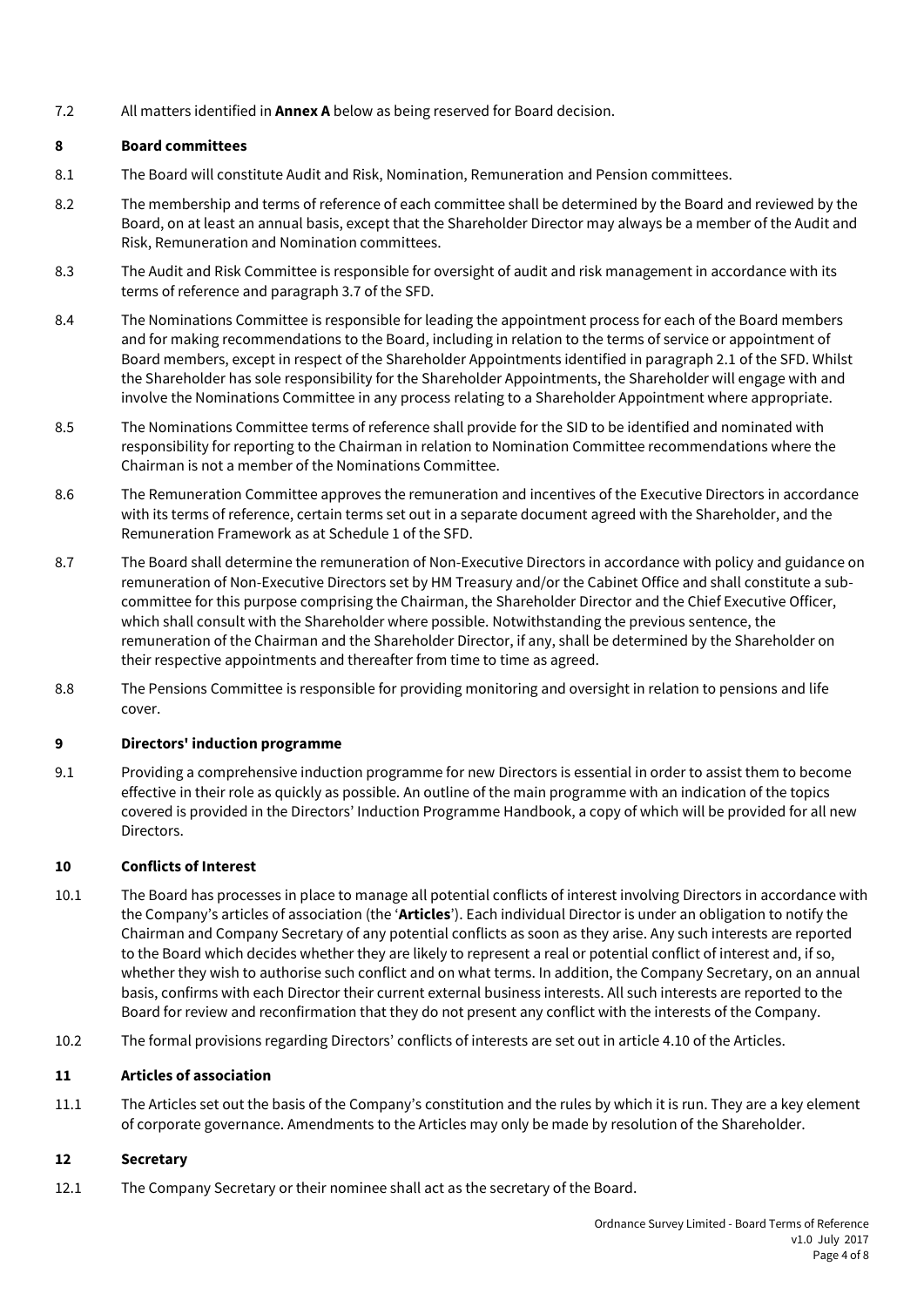# **13 Frequency of Meetings**

13.1 The Board shall meet as necessary to despatch the business effectively.

## **14 Notice and Conduct of Meetings**

- 14.1 Meetings of the Board, other than those regularly scheduled as above, may be called by any Director or by authorising the secretary to give such notice, as set out in Article 4.2 of the Articles.
- 14.2 Except as outlined above, meetings of the Board shall be conducted in accordance with the provisions of the Articles governing the proceedings of Directors.

#### **15 Minutes of Meetings**

- 15.1 The secretary shall minute the proceedings and resolutions of all meetings of the Board, including recording the names of those present and in attendance.
- 15.2 Minutes of Board meetings shall be circulated promptly to all members of the Board.

## **16 Other Matters**

16.1 The Board shall arrange for periodic reviews of its own performance and, at least annually, review its constitution and terms of reference to ensure it is operating at maximum effectiveness and recommend any changes it considers necessary to the Board for approval.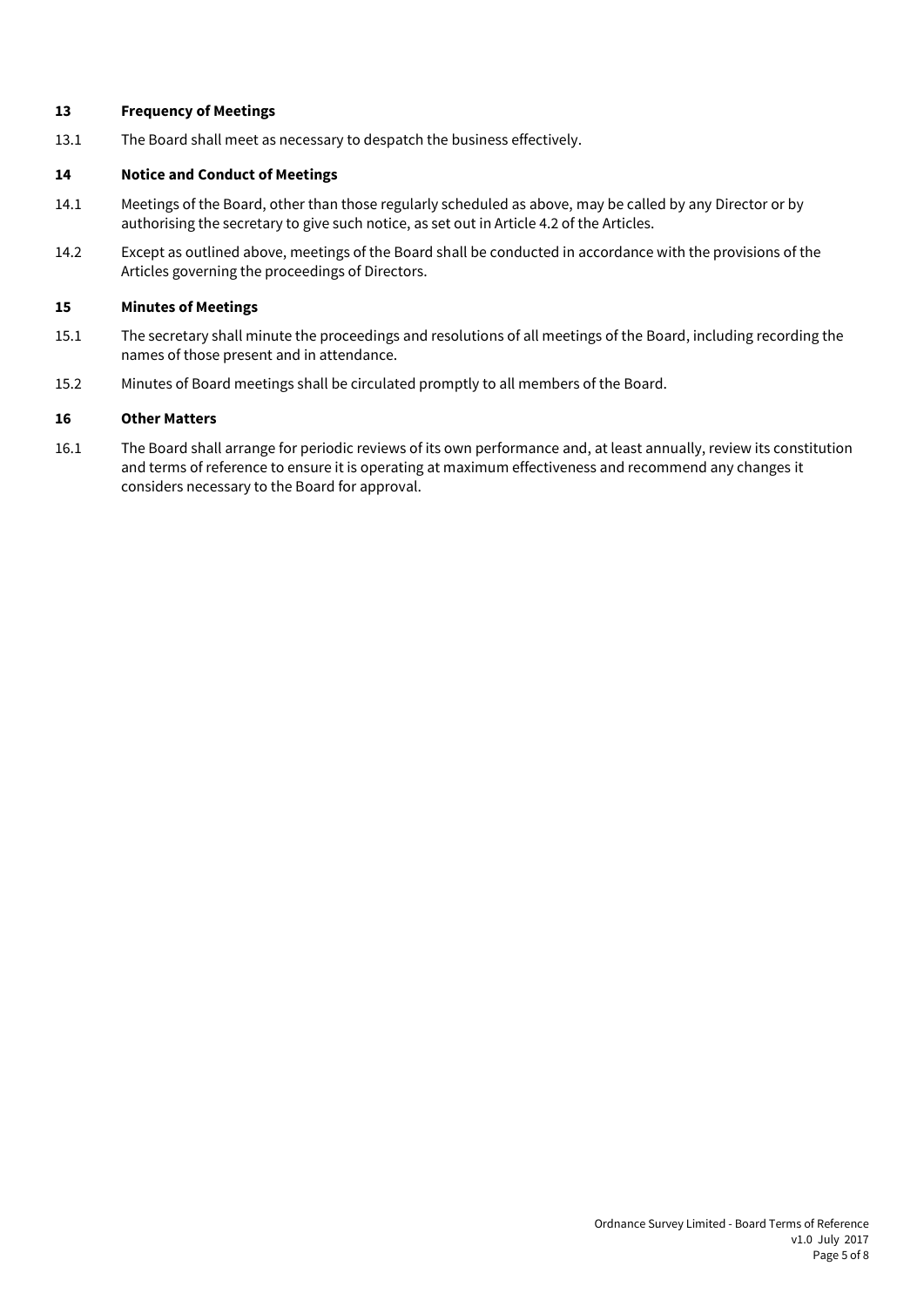# **Annex A Schedule of Matters reserved for the Board**

# **In addition to the items identified at paragraph 6.1 above, the following matters are reserved for the Board<sup>1</sup> :**

| 1. Strategy and Management |                                                                                                  |                            |  |  |
|----------------------------|--------------------------------------------------------------------------------------------------|----------------------------|--|--|
| 1.1                        | Responsibility for the overall leadership of the Company and setting the Company's values        | Code A.1                   |  |  |
|                            | and standards.                                                                                   |                            |  |  |
| 1.2                        | Approval of the group's strategic aims and objectives.                                           | Code A.1                   |  |  |
| 1.3                        | Approvals of the group's annual operating and capital expenditure budgets and any material       |                            |  |  |
|                            | changes to them.                                                                                 |                            |  |  |
| 1.4                        | Oversight of the group's operations ensuring:                                                    | Code C.2                   |  |  |
|                            | Competent and prudent management;                                                                |                            |  |  |
|                            | Sound planning;                                                                                  |                            |  |  |
|                            | Maintenance of sound management and internal control systems;                                    |                            |  |  |
|                            | Adequate accounting and other records;                                                           |                            |  |  |
|                            | Compliance with statutory and regulatory obligations; and                                        |                            |  |  |
|                            | Periodic review and approval of delegated financial authorities from the Board to the            |                            |  |  |
|                            | Executive.                                                                                       |                            |  |  |
| 1.5                        | Review of performance in the light of the group's strategic aims, objectives, business plans     | Code B.6                   |  |  |
|                            | and budgets and ensuring that any necessary corrective action is take.                           |                            |  |  |
| 1.6                        | Extension of the group's activities into new business or geographic areas.                       |                            |  |  |
| 1.7                        | Any decision to cease to operate all or any material part of the group's business.               |                            |  |  |
|                            | 2. Structure and capital                                                                         |                            |  |  |
| 2.1                        | Changes relating to the group's capital structure including reduction of capital, share issues,  |                            |  |  |
|                            | share buy backs.                                                                                 |                            |  |  |
| 2.2                        | Major changes to the group's corporate structure, including but not limited to acquisitions      |                            |  |  |
|                            | and disposals of shares which are material relative to the size of the group in question (taking |                            |  |  |
|                            | into account initial and deferred consideration).                                                |                            |  |  |
| 2.3                        | Changes to the group's management and control structure.                                         |                            |  |  |
|                            | 3. Financial reporting and controls                                                              |                            |  |  |
| 3.1                        | Approval of periodic management statements.                                                      | Code C.1 Audit             |  |  |
| 3.2                        | Approval of the annual report and accounts including the corporate governance statement          | CA06 s414, s415            |  |  |
|                            | and Directors' remuneration report.                                                              | Code C.1 Audit             |  |  |
| 3.3                        | Approval of any proposed changes to the dividend policy set out in the SFD, to be proposed to    |                            |  |  |
|                            | the Shareholder for approval.<br>Declaration of dividends                                        |                            |  |  |
| 3.4                        |                                                                                                  |                            |  |  |
| 3.5                        | Approval of any significant changes in accounting policies or practices                          | Code C.1 and<br>C.3, Audit |  |  |
| 3.6                        | Approval of treasury policies including foreign currency exposure and the use of financial       |                            |  |  |
|                            | derivatives.                                                                                     |                            |  |  |
| 3.7                        | Approval of material unbudgeted capital or operating expenditures (outside pre-determined        |                            |  |  |
|                            | tolerances agreed by the Board from time to time).                                               |                            |  |  |
| 4. Internal controls       |                                                                                                  |                            |  |  |
| 4.1                        | Ensuring maintenance of a sound system of internal control and risk management including:        | Code C.2, C.2.1,           |  |  |
|                            | Approving the Company / group's risk appetite statements;                                        | Audit                      |  |  |
|                            | Receiving reports on, and reviewing the effectiveness of the group's risk and control            | UK Bribery Act             |  |  |
|                            | processes to support its strategy and objectives;                                                | 2010                       |  |  |
|                            | Approving procedures for the detection of fraud and the prevention of bribery;                   |                            |  |  |
|                            | Undertaking an annual assessment of the processes, and                                           |                            |  |  |
|                            | Approving an appropriate statement for inclusion in the annual report.                           |                            |  |  |
|                            |                                                                                                  |                            |  |  |

<sup>1</sup> This schedule has been adapted from the ICSA guidance note on matters reserved for the Board

 $\overline{a}$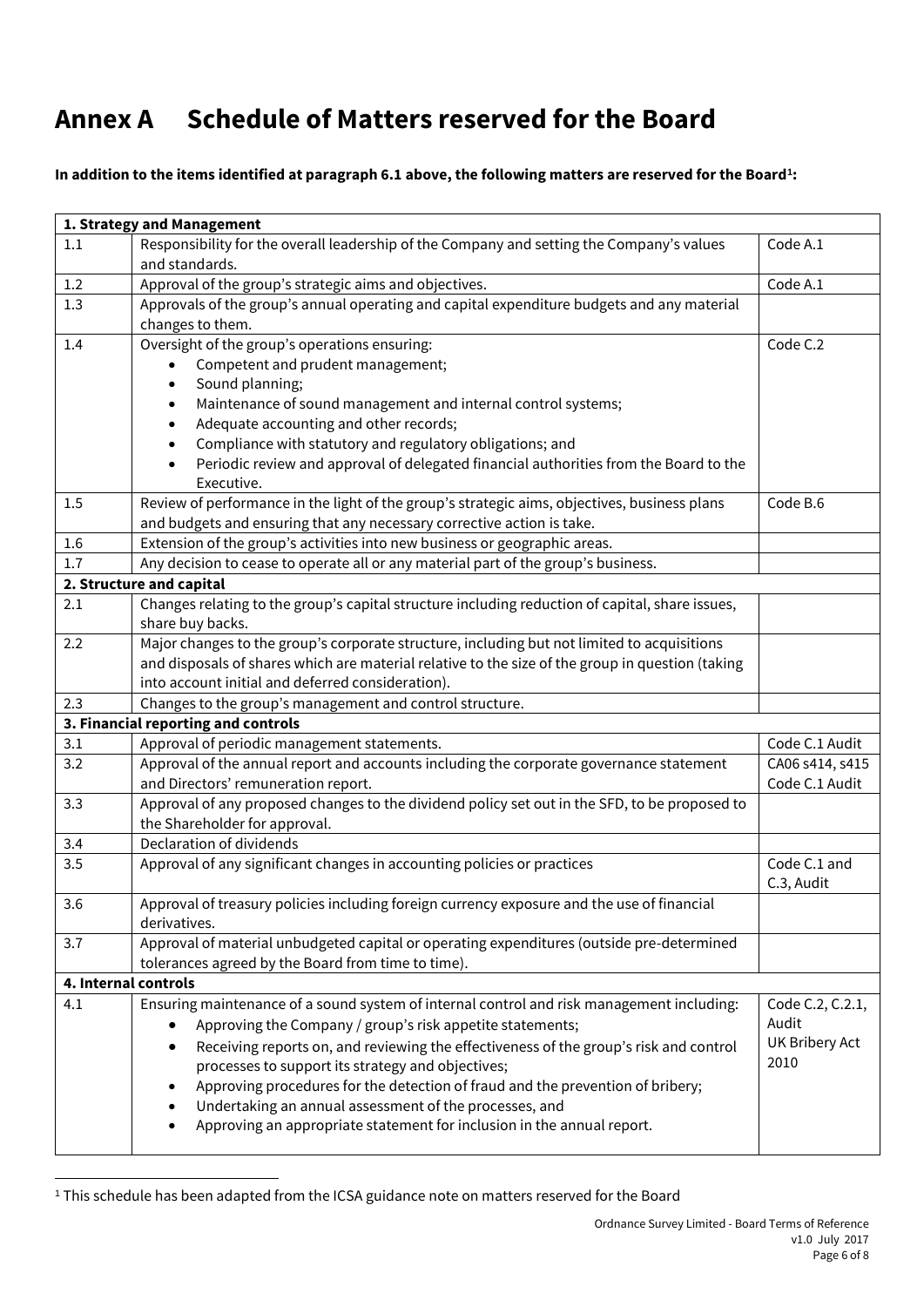| 5. Contracts     |                                                                                                                                                                              |                              |  |  |
|------------------|------------------------------------------------------------------------------------------------------------------------------------------------------------------------------|------------------------------|--|--|
| 5.1              | Approval of major capital projects and oversight over execution and delivery.                                                                                                |                              |  |  |
| 5.2              | Contracts which are material strategically or by reason of size, entered into by the Company in                                                                              |                              |  |  |
|                  | the ordinary course of business, for example borrowings and acquisitions or disposals of fixed                                                                               |                              |  |  |
|                  | assets (including intangible assets such as intellectual property).                                                                                                          |                              |  |  |
| 5.3              | Contracts of the Company or any subsidiary not in the ordinary course of business, for                                                                                       |                              |  |  |
|                  | example loans and repayment; foreign currency transactions, major acquisitions or disposals.                                                                                 |                              |  |  |
| 5.4              | Major investments in the shares of any Company or the making of any takeover offer.                                                                                          |                              |  |  |
| 6. Communication |                                                                                                                                                                              |                              |  |  |
| 6.1              | Ensuring a satisfactory dialogue with the Shareholder based on the mutual understanding of                                                                                   | Code E.1                     |  |  |
|                  | objectives.                                                                                                                                                                  |                              |  |  |
| 6.2              | Approval of resolutions and corresponding documentation to be put forward to the                                                                                             |                              |  |  |
|                  | Shareholder.                                                                                                                                                                 |                              |  |  |
| 6.3              | Approval of press releases concerning matters decided by the Board.                                                                                                          |                              |  |  |
|                  | 7. Board membership and other appointments                                                                                                                                   |                              |  |  |
| 7.1              | Changes to the structure, size and composition of the Board, following recommendations                                                                                       | Code B.1,                    |  |  |
|                  | from the nomination committee (subject always to the Shareholder Appointments that are                                                                                       | Nomination                   |  |  |
|                  | reserved to and made directly by the Shareholder, namely the selection and appointment of                                                                                    |                              |  |  |
|                  | the Non-Executive Chair, the Chief Executive Officer, and the Shareholder Director).                                                                                         |                              |  |  |
| 7.2              | Ensuring adequate succession planning for the Board and senior management so as to                                                                                           | Code B.2                     |  |  |
|                  | maintain an appropriate balance of skills and experience with the Company and the Board.                                                                                     |                              |  |  |
| 7.3              | Appointments to the Board, following recommendations by the nomination committee                                                                                             | Code B.2.1,                  |  |  |
|                  | (subject to and excluding the Shareholder Appointments).                                                                                                                     | Nomination                   |  |  |
| 7.4              | Appointment of the SID to provide a sounding board for the Chairman and to serve as an                                                                                       | Code A.4.1,                  |  |  |
|                  | intermediary for the other Directors when necessary.                                                                                                                         | Nomination                   |  |  |
| 7.5              | Membership and chairmanship of Board committees following recommendations from the                                                                                           | Nomination                   |  |  |
|                  | nomination committee.                                                                                                                                                        |                              |  |  |
| 7.6              | Continuation in office of Directors at the end of their term of office (subject to and excluding                                                                             | Nomination                   |  |  |
|                  | the Shareholder Appointments).                                                                                                                                               |                              |  |  |
| 7.7              | Continuation in office of any Director at any time, including the suspension or termination of                                                                               | Nomination                   |  |  |
|                  | service of an Executive Director as an employee of the Company, subject to the law and their                                                                                 |                              |  |  |
| 7.8              | service contract.<br>Appointment or removal of the Company Secretary.                                                                                                        |                              |  |  |
|                  |                                                                                                                                                                              | CA06 s270-280,<br>Code B.5.2 |  |  |
| 7.9              |                                                                                                                                                                              |                              |  |  |
|                  | Appointment, reappointment or removal of the external auditor to be put to the<br>Shareholder(s) for approval, following the recommendation of the audit and risk committee. | CA06 s489,<br>s491, Code     |  |  |
|                  |                                                                                                                                                                              | C.3.2 and Audit              |  |  |
| 7.10             | Appointments to the boards of subsidiaries.                                                                                                                                  |                              |  |  |
| 8. Remuneration  |                                                                                                                                                                              |                              |  |  |
| 8.1              | Determining the remuneration policy for the Directors, Company Secretary and other senior                                                                                    | Code D.2 and                 |  |  |
|                  | executives subject to Shareholder approval as appropriate.                                                                                                                   | Remuneration                 |  |  |
| 8.2              | Determining the remuneration of the Non-Executive Directors, subject to the Articles and                                                                                     | Code D.2.3                   |  |  |
|                  | Shareholder approval as appropriate.                                                                                                                                         |                              |  |  |
| 8.3              | The introduction of new incentive plans or major changes to existing plans, to be put to the                                                                                 | Remuneration                 |  |  |
|                  | Shareholder(s) for approval.                                                                                                                                                 |                              |  |  |
|                  | 9. Governance and Board effectiveness                                                                                                                                        |                              |  |  |
| 9.1              | Notwithstanding the role of the Chairman as set out in paragraph 3.1.4 of the terms of                                                                                       | Code B.6                     |  |  |
|                  | reference, undertaking a formal and rigorous annual review of its own performance, that of its                                                                               |                              |  |  |
|                  | committees and individual Directors, and the division of responsibilities.                                                                                                   |                              |  |  |
| 9.2              | Determining the independence of Non-Executive Directors in light of their character,                                                                                         | Code B.1.1                   |  |  |
|                  | judgement and relationships.                                                                                                                                                 |                              |  |  |
| 9.3              | Considering the balance of interests between the Shareholder(s), employees, customers and                                                                                    | CA06 s172                    |  |  |
|                  | the community.                                                                                                                                                               |                              |  |  |
| 9.4              | Review of the group's overall corporate governance arrangements.                                                                                                             |                              |  |  |